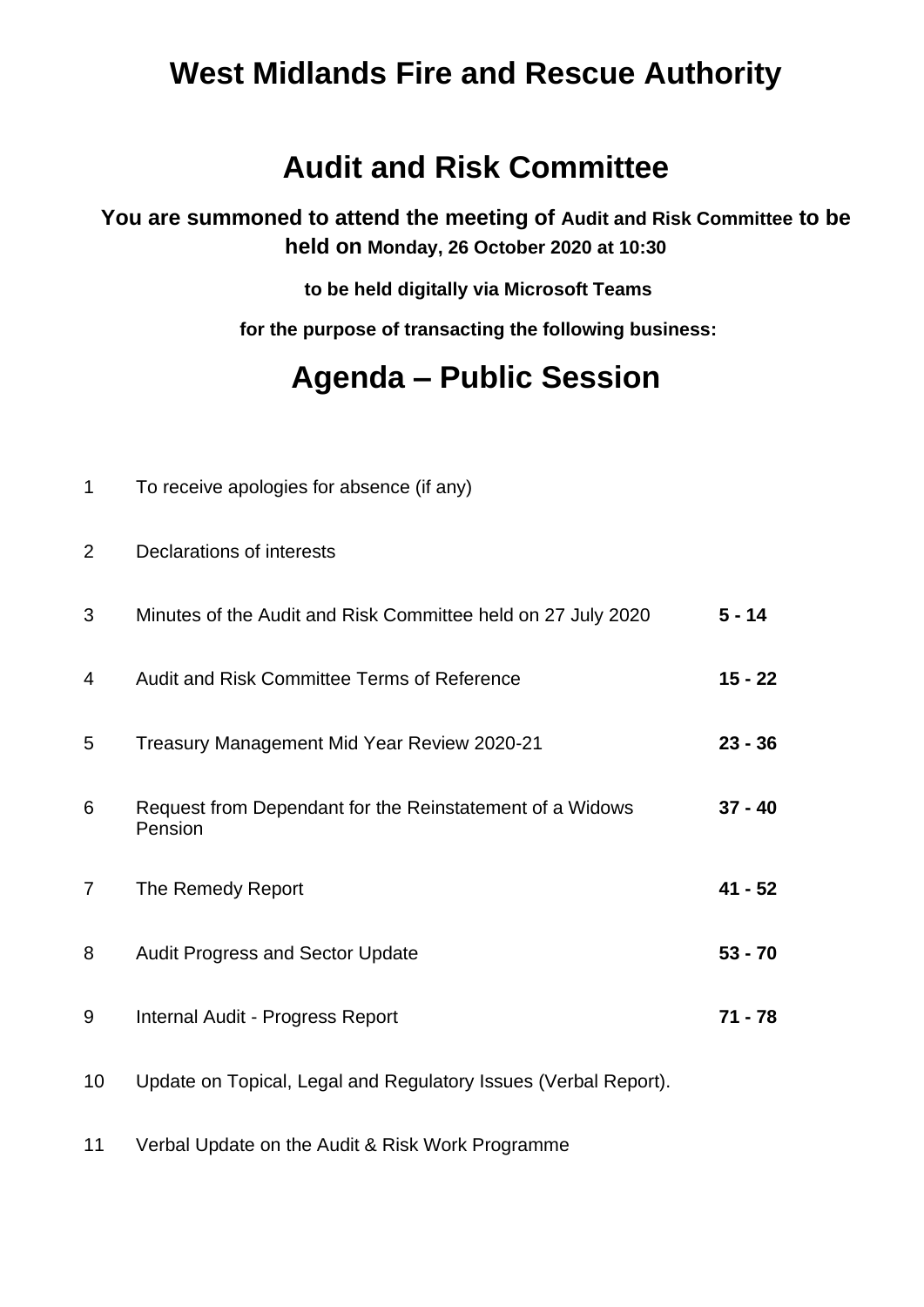## **Distribution:**

David Barrie - Member, Manjit Gill - Vice Chair, Catherine Miks - Chair, Peter Miller - Member, Sybil Spence - Member

Clerk Name: Karen Gowreesunker

Clerk Telephone: 0121 380 6678

Clerk Email: Karen.Gowreesunker@wmfs.net